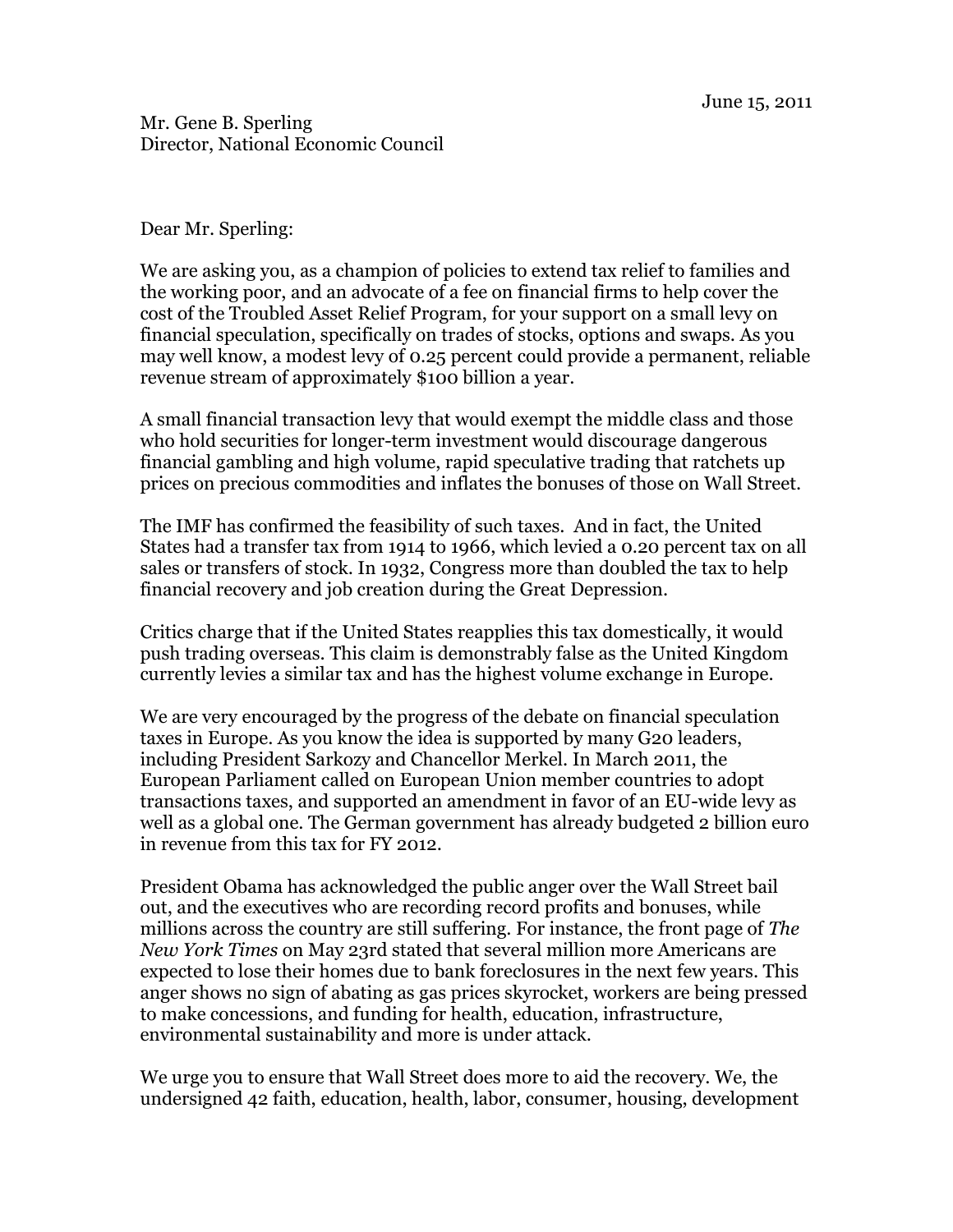and environment organizations, join the more than 1,000 economists who recently signed an open letter advocating a financial speculation tax because it is not only "technically feasible" but also "morally right."

We know your time is valuable, and we would be grateful for the opportunity to meet with you and discuss the matter further. The follow-up contact will be Sarah Anderson, tel: 202 787 5227,  $\text{sarah@ips-de.org.}$ 

Sincerely,

## AFL-CIO

Alliance for a Just Society / Main Street Alliance Alliance for Global Justice Americans for Financial Reform (see below for partner groups) Center for Biological Diversity Center for Food Safety Center of Concern Communications Workers of America Community Organizations in Action Consumer Action Consumer Watchdog Demos Earth Day Network Earth Economics Food and Water Watch Friends of the Earth U.S. Grassroots International Health GAP Holy Cross International Justice **Office** Institute for Policy Studies, Global Economy Project International Center for Technology Assessment

Jubilee NW Coalition Jubilee USA Network Leadership Conference of Women Religious Marianists International Maryknoll Office for Global Concerns Missionary Oblates of Mary Immaculate NACA National Nurses United **NEA** Oxfam America PICO National Network Public Citizen RESULTS Educational Fund **SEIU** Sisters of the Holy Cross Congregation Justice Committee United Church of Christ Justice and Witness Ministries United Methodist Church, General Board of Church and Society US PIRG USAction Voces Verdes Washington Association of Churches

## **Following are the partners of Americans for Financial Reform.**

*All the organizations support the overall principles of AFR and are working for an accountable, fair and secure financial system. Not all of these organizations work on all of the issues covered by the coalition or have signed on to every statement.*

| A New Way Forward | <b>Alliance For Justice</b>           |
|-------------------|---------------------------------------|
| AARP              | Americans for Democratic Action, Inc. |
| AFL-CIO           | American Income Life Insurance        |
| AFSCME            | Americans for Fairness in Lending     |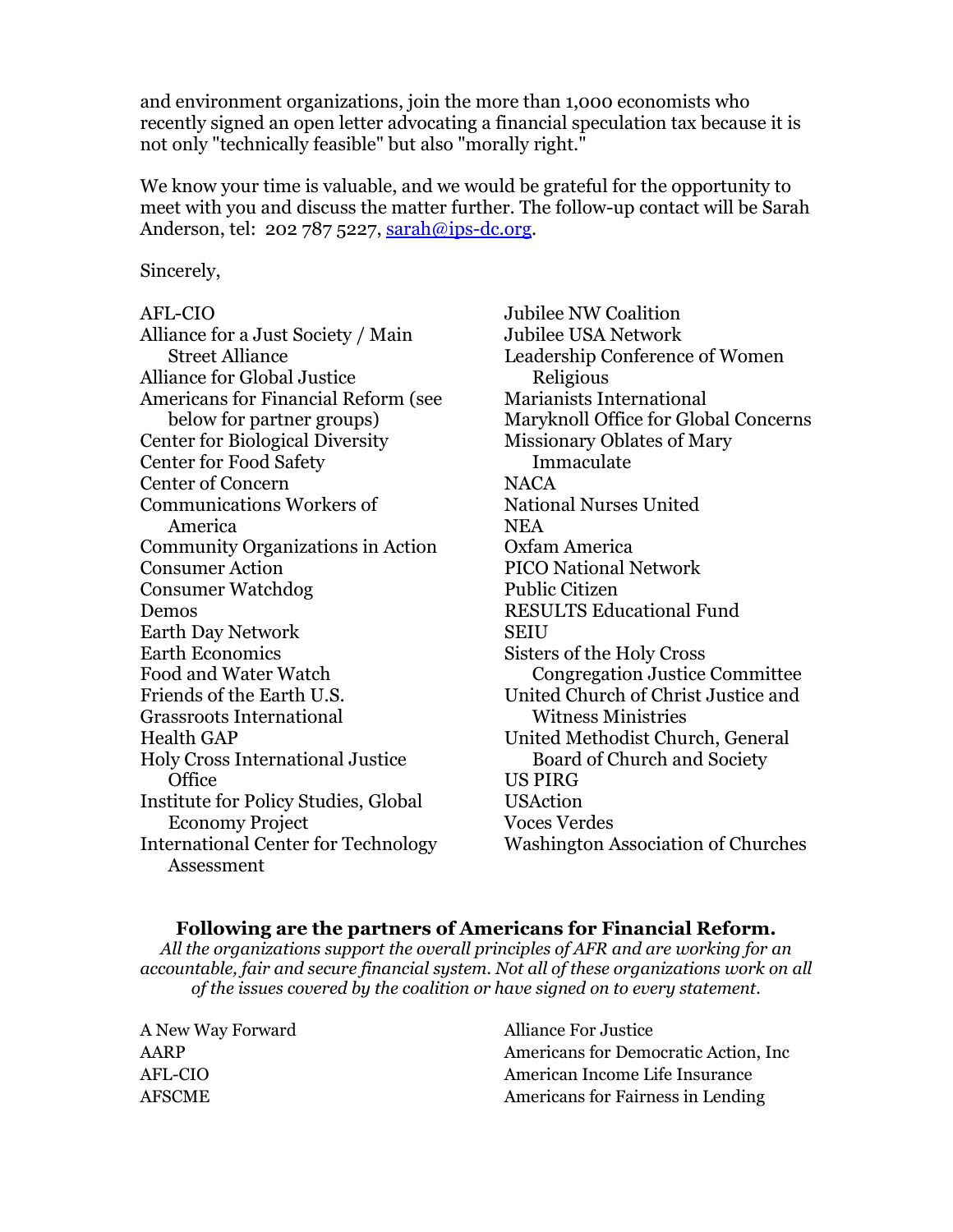Americans United for Change Calvert Asset Management Company, Inc. Campaign for America's Future Campaign Money Center for Digital Democracy Center for Economic and Policy Research Center for Economic Progress Center for Media and Democracy Center for Responsible Lending Center for Justice and Democracy Center of Concern Change to Win Clean Yield Asset Management Coastal Enterprises Inc. Color of Change Common Cause Communications Workers of America Community Development Transportation Lending Services Consumer Action Consumer Association Council Consumers for Auto Safety and Reliability Consumer Federation of America Consumer Watchdog Consumers Union Corporation for Enterprise Development CREDO Mobile CTW Investment Group Demos Economic Policy Institute Essential Action Greenlining Institute Good Business International HNMA Funding Company Home Actions Housing Counseling Services Information Press Institute for Global Communications Institute for Policy Studies: Global Economy Project International Brotherhood of Teamsters Institute of Women's Policy Research Krull & Company

Laborers' International Union of North America Lake Research Partners Lawyers' Committee for Civil Rights Under Law Move On NASCAT National Association of Consumer **Advocates** National Association of Neighborhoods National Community Reinvestment **Coalition** National Consumer Law Center (on behalf of its low-income clients) National Consumers League National Council of La Raza National Fair Housing Alliance National Federation of Community Development Credit Unions National Housing Trust National Housing Trust Community Development Fund National NeighborWorks Association National People's Action National Council of Women's **Organizations** Next Step OMB Watch OpenTheGovernment.org Opportunity Finance Network Partners for the Common Good PICO Progress Now Action Progressive States Network Poverty and Race Research Action Council Public Citizen Sargent Shriver Center on Poverty Law SEIU State Voices Taxpayer's for Common Sense The Association for Housing and Neighborhood Development The Fuel Savers Club The Leadership Conference on Civil and Human Rights The Seminal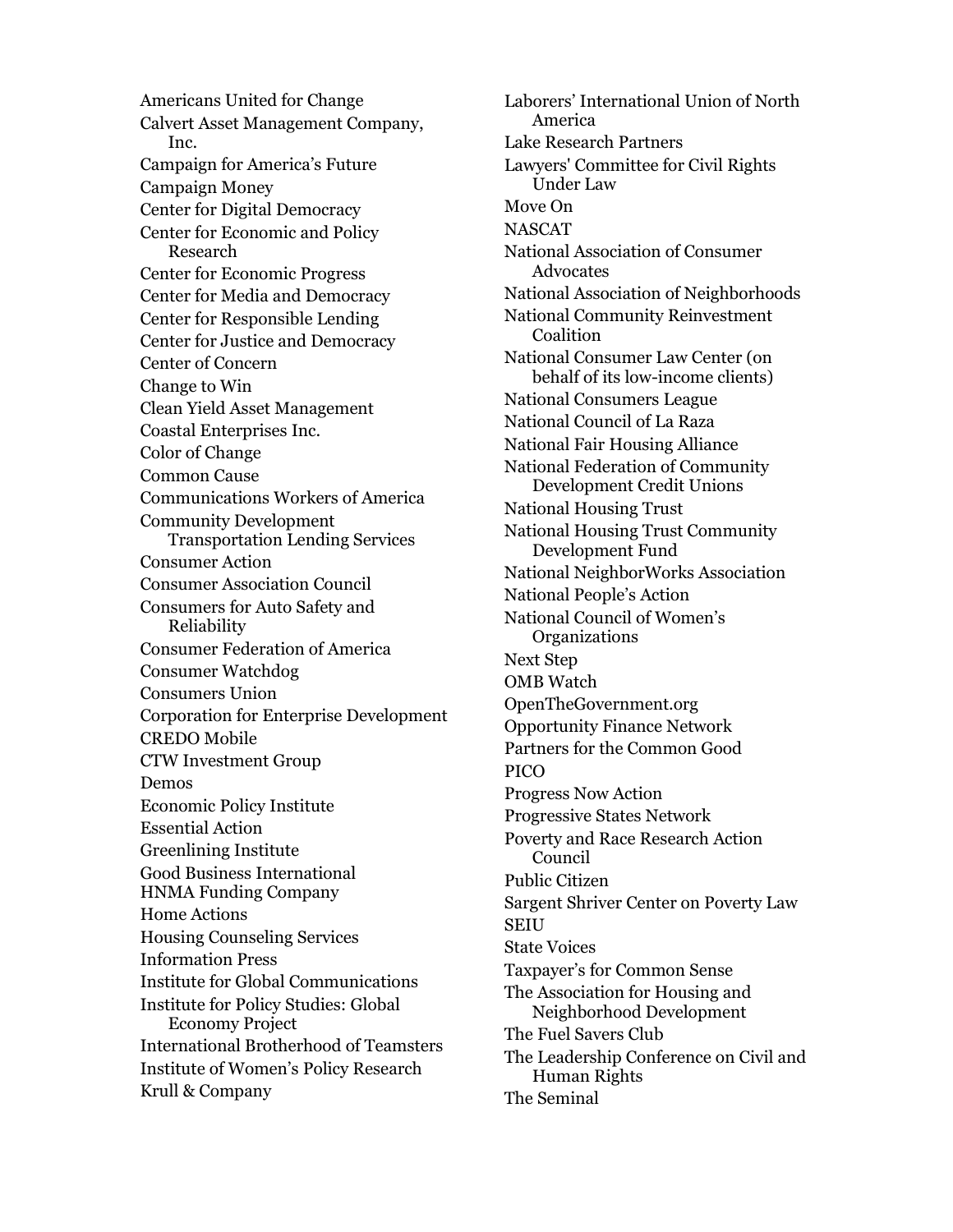## TICAS

U.S. Public Interest Research Group United Food and Commercial Workers United States Student Association USAction Veris Wealth Partners Western States Center We the People Now Woodstock Institute World Privacy Forum UNET Union Plus Unitarian Universalist for a Just Economic Community

## *Partial list of State and Local Signers*

Alaska PIRG Arizona PIRG Arizona Advocacy Network Arizonans For Responsible Lending Association for Neighborhood and Housing Development NY Audubon Partnership for Economic Development LDC, New York NY BAC Funding Consortium Inc., Miami FL Beech Capital Venture Corporation, Philadelphia PA California PIRG California Reinvestment Coalition Century Housing Corporation, Culver City CA CHANGER NY Chautauqua Home Rehabilitation and Improvement Corporation (NY) Chicago Community Loan Fund, Chicago IL Chicago Community Ventures, Chicago IL Chicago Consumer Coalition Citizen Potawatomi CDC, Shawnee OK Colorado PIRG Coalition on Homeless Housing in Ohio Community Capital Fund, Bridgeport CT<sup>-</sup> Community Capital of Maryland, Baltimore MD

Community Development Financial Institution of the Tohono O'odham Nation, Sells AZ Community Redevelopment Loan and Investment Fund, Atlanta GA Community Reinvestment Association of North Carolina Community Resource Group, Fayetteville A Connecticut PIRG Consumer Assistance Council Cooper Square Committee (NYC) Cooperative Fund of New England, Wilmington NC Corporacion de Desarrollo Economico de Ceiba, Ceiba PR Delta Foundation, Inc., Greenville MS Economic Opportunity Fund (EOF), Philadelphia PA Empire Justice Center NY Enterprises, Inc., Berea KY Fair Housing Contact Service OH Federation of Appalachian Housing Fitness and Praise Youth Development, Inc., Baton Rouge LA Florida Consumer Action Network Florida PIRG Funding Partners for Housing Solutions, Ft. Collins CO Georgia PIRG Grow Iowa Foundation, Greenfield IA Homewise, Inc., Santa Fe NM Idaho Nevada CDFI, Pocatello ID Idaho Chapter, National Association of Social Workers Illinois PIRG Impact Capital, Seattle WA Indiana PIRG Iowa PIRG Iowa Citizens for Community Improvement JobStart Chautauqua, Inc., Mayville NY La Casa Federal Credit Union, Newark NJ Low Income Investment Fund, San Francisco CA Long Island Housing Services NY MaineStream Finance, Bangor ME